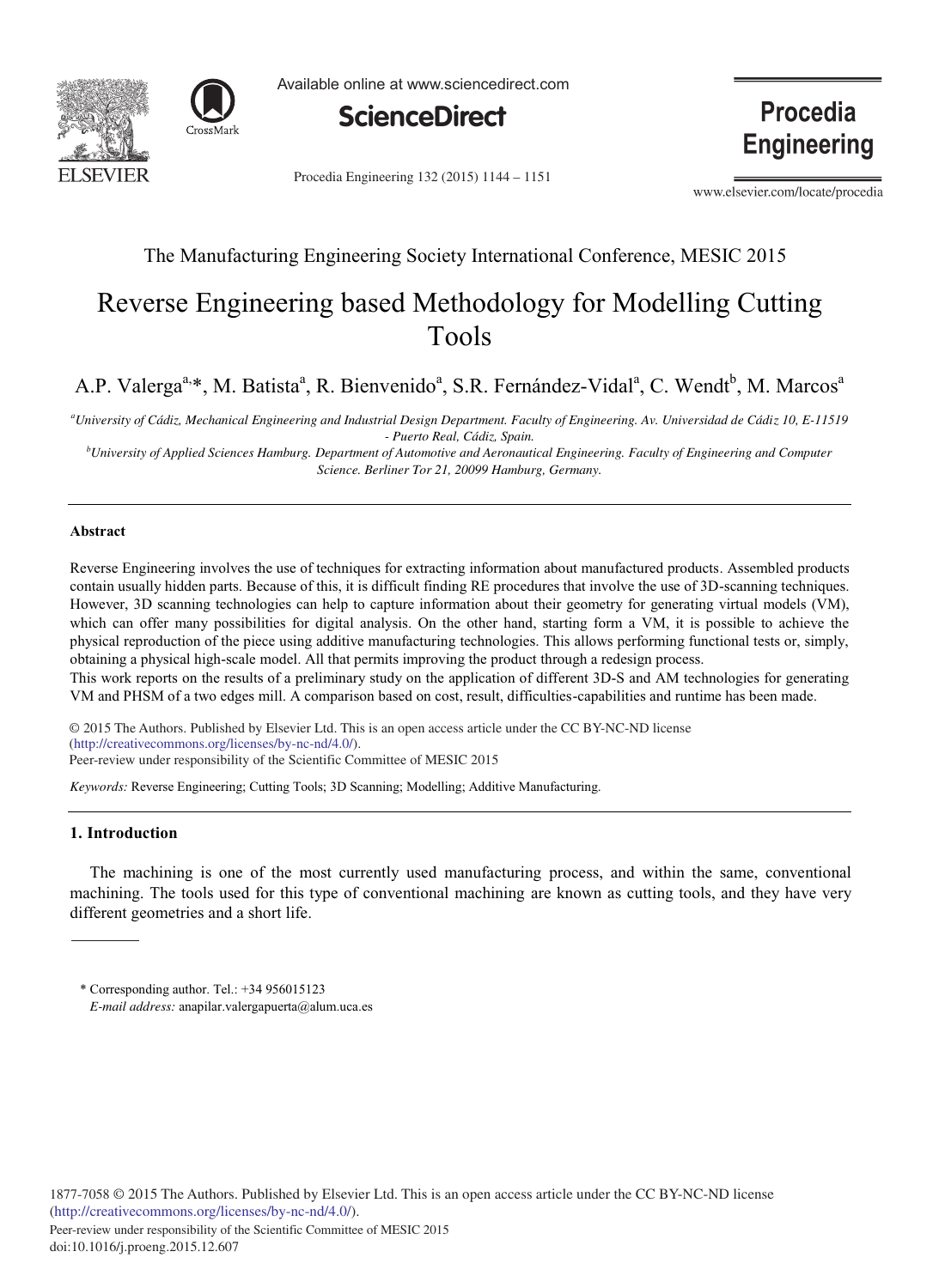The variety and complexity of manufacturing processes have led to a major impact of the industrial sector on the GDP of developed nations. These processes are conventional machining requiring many cutting tool models which differ in composition, shape, dimension and tolerance, depending on the use and the material machined. The same model may have substantial differences, as the number of edges, the geometric characteristics, etc. Therefore, it is necessary to assess all the processes requirements with different cutting tools through systematic studies.

To conduct this study and to modify geometry without subjecting the functional testing tool, it is necessary to obtain the three-dimensional digital or Virtual Model (VM), because geometrical parameters required to define this model are sometimes impossible or too expensive to get. Reverse Engineering techniques seek to obtain them [1].

Reverse Engineering (RE) involves the use of techniques to retrieve information about manufactured products. Thus consists in analysing the procedure of design and manufacturing process of a product, not only with regard to geometries, but also materials and functionality [1, 2].

Currently, there are several RE techniques widely used and known but many of them still leave the object unusable to analyse or future use. Nevertheless, other alternative to this problem can be a kind of Three-Dimensional Scanning, which allows for obtaining a Digital or Virtual Model (VM). Getting the scan (VM) of an item makes it possible to redesign it, perform virtual testing, check its geometry and features, get conceptual physical models, or even perform functional prototypes for actual tests [3-5].

Different techniques can be used in the application of RE to recreate in detail the cutting tool geometry for further analysis and development. Accordingly, RE techniques allow for getting a VM of the cutting tool. This also enables to improve the product through a redesign process.

The use of RE in the Computer Aided Engineering is relatively new. There are some different applications to combine these two techniques [6-10], such as the physical reproduction of an element in the same or different material for performing functional tests or just obtaining a conceptual physical model. The latter is performed by Additive Manufacturing techniques (AM) [11, 12].

This study has carried out the digitization and subsequent physical reproduction of several cutting tools using 3D-P and Rapid Prototyping, providing a physical model, strictly conceptual, to analyse measured deviations resulting from the tolerance of the machines in the processes used. A comparison will be made between possible methods to perform each process, using different machines and software and taking into account costs, results, difficulties encountered and runtime.

### **2. Experimental Procedure**

Although several methods could be used to carry out the experimental procedure, steps or general ideas for digitization and subsequent manufacture of a prototype can be established, Fig. 1.First of all, a starting model must be selected. Different problems can be observed in some models in their color, brightness, finishing or just their geometries. These techniques have limits and some models are not suitable for this purpose.

This model will be scanned to obtain the Virtual Model, the scanning being an important phase as the system obtains a point cloud the precision of which will define the quality of the model. On completion of the scanning, the cloud is processed and the three-dimensional surfaces are obtained. The VM is then created in the required format.

As soon as this VM is achieved, it is possible to modify some of its features and redesign the object if necessary. When the processing is completed, the VM can be used in the intended application.

The resulting model, whether modified or not from the starting one, can be reproduced by AM. Afterwards, the VM must be adapted to the appropriate format used by these techniques (STL). Once the format has been transformed, the three-dimensional model can be printed by AM technologies.



Fig. 1. Chart-flow of the Experimental Procedure